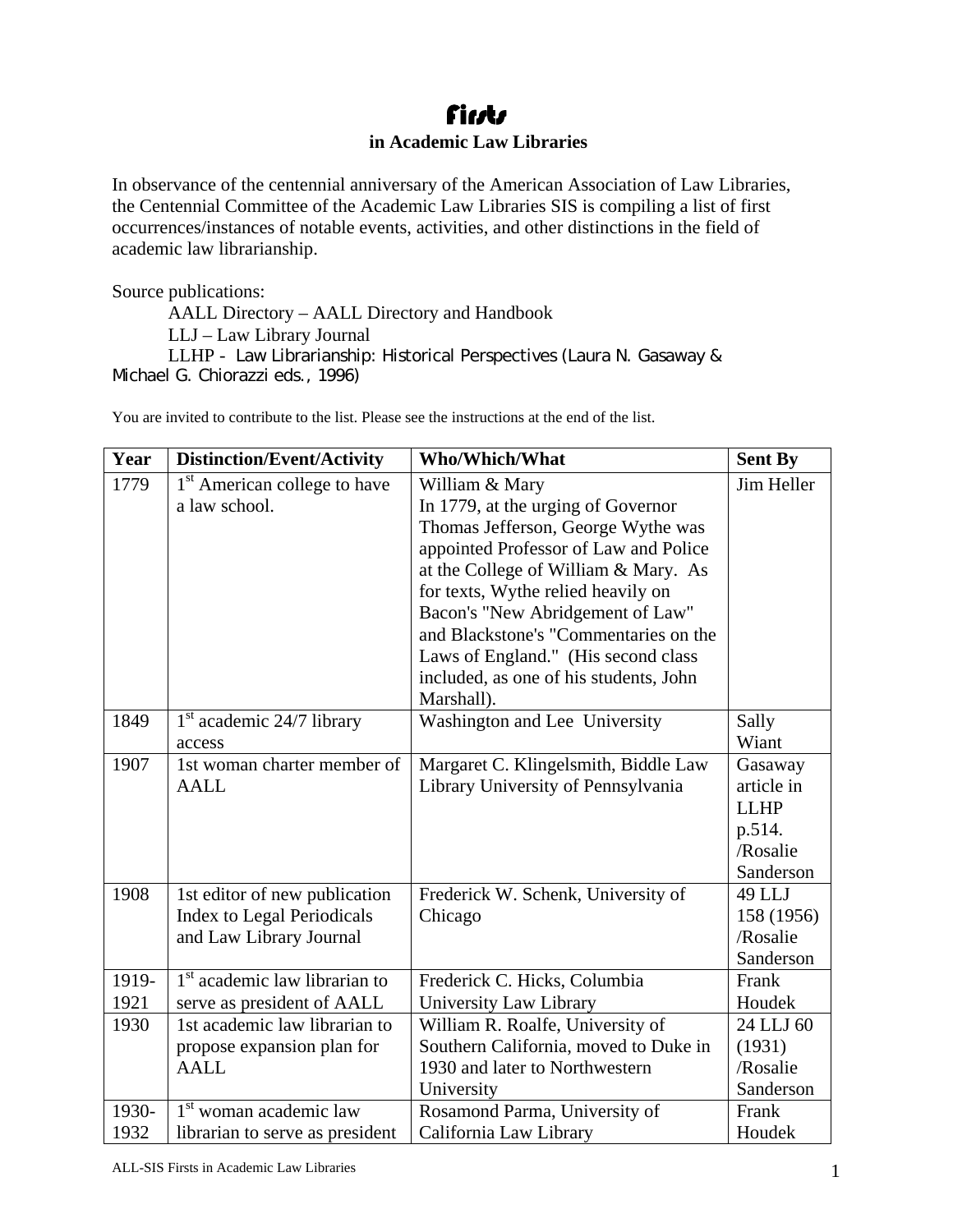|      | of AALL                                  |                                                                   |                       |
|------|------------------------------------------|-------------------------------------------------------------------|-----------------------|
| 1933 | 1st African-American                     | Allen Mercer Daniel, Howard                                       | Rhea                  |
|      | member of AALL                           | University Law Library, 1923-1956,                                |                       |
|      |                                          | Howard Law Librarian, 1931-1956                                   | Thrower               |
| 1936 | 1 <sup>st</sup> publication of a regular | In-house predecessors (with various                               | Mary                  |
|      | current-awareness service,               | titles) of Current Index to Legal                                 | Whisner               |
|      | indexing and providing tables            | Periodicals (CILP). In the 1940s,                                 |                       |
|      | of contents to the latest law            | issues were typed by Marian Gould                                 |                       |
|      | journals                                 | Gallagher herself. In 1949, CILP was                              |                       |
|      |                                          | first published (and continues today) by                          |                       |
|      |                                          | the University of Washington Law                                  |                       |
|      |                                          | Library. By 1951, it was being                                    |                       |
|      |                                          | distributed to 27 libraries and 13 law                            |                       |
|      |                                          | offices in the U.S. and abroad. Now<br>subscribers may receive it |                       |
|      |                                          | electronically as well as in print and it                         |                       |
|      |                                          | is on Westlaw as well. A tailored                                 |                       |
|      |                                          | product, SmartCILP lets subscribers get                           |                       |
|      |                                          | email updates with the subjects they                              |                       |
|      |                                          | select.                                                           |                       |
| 1937 | 1st academic law librarian to            | Miles O. Price, at Columbia University                            | 49 LLJ                |
|      | develop and teach a law                  |                                                                   | 111 (1956)            |
|      | library course in an                     |                                                                   | /Rosalie              |
|      | accredited library school                |                                                                   | Sanderson             |
| 1939 | 1st law librarianship program            | University of Washington under the                                | 82 LLJ                |
|      |                                          | direction of Arthur Beardsley                                     | 239 (1990)            |
|      |                                          |                                                                   | /Rosalie<br>Sanderson |
| 1940 | 1st editor of Reference                  | Margaret Hall, reference librarian,                               | Mary                  |
|      | <b>Question Clearing House</b>           | Columbia University Law School                                    | Whisner               |
|      | (forerunner of Questions and             | Library                                                           |                       |
|      | Answers column) in LLJ.                  |                                                                   |                       |
| 1953 | 1st Law Librarians' Institute            | Held at UCLA, with Miles O. Price as                              | 62 LLJ 12             |
| June |                                          | Director                                                          | (1969)                |
|      |                                          |                                                                   | /Rosalie              |
|      |                                          |                                                                   | Sanderson             |
| 1953 | 1st academic law librarians to           | Mortimer Schwartz, then Librarian of                              | 46 LLJ                |
|      | be awarded Matthew Bender                | Montana University Law School                                     | 246 (1953)            |
|      | scholarships                             | Library, & Francis B. Waters, then                                | /Roy                  |
|      |                                          | Legal Reference Librarian of New York<br>University Law Library   | Mersky &<br>Rosalie   |
|      |                                          |                                                                   | Sanderson             |
| 1954 | 1st law library to cooperate             | <b>Biddle Law Library</b>                                         | 47 LLJ                |
|      | with the Library of Congress             |                                                                   | 37(1954)              |
|      | in supplying holdings for                |                                                                   | /Rosalie              |
|      | New Serial Titles.                       |                                                                   | Sanderson             |
| 1954 | 1st regular newsletter for               | The President's Newsletter (monthly).                             | Mary                  |
|      | <b>AALL</b>                              | Marian Gould Gallagher, University of                             | Whisner               |
|      |                                          | Washington                                                        |                       |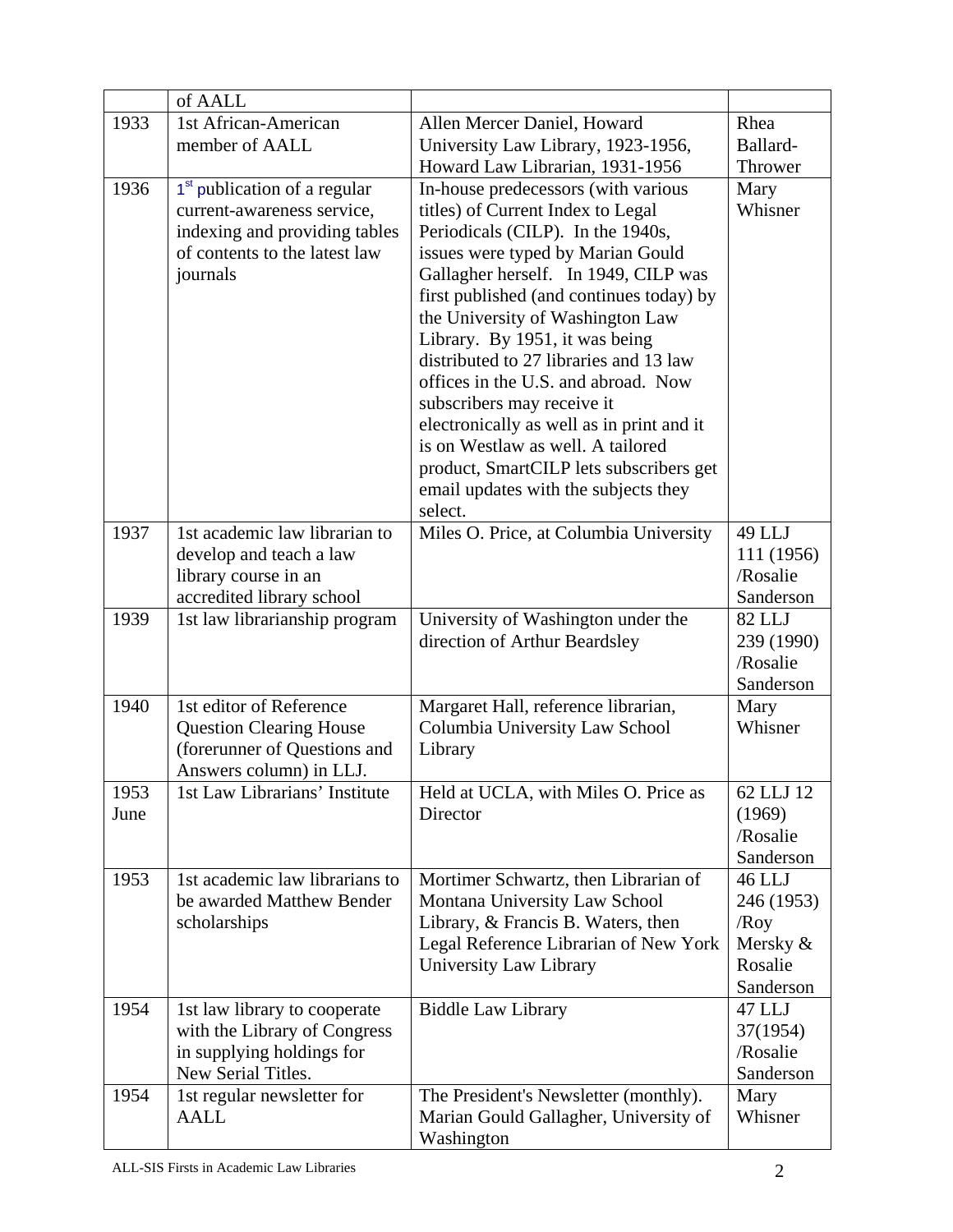| 1955          | 1st woman on University of<br>North Carolina law faculty                                                                                                                | Mary Oliver, librarian, Law Library,<br>University of North Carolina                                                                                     | Gasaway<br>article in<br><b>LLHP</b><br>p.526. |
|---------------|-------------------------------------------------------------------------------------------------------------------------------------------------------------------------|----------------------------------------------------------------------------------------------------------------------------------------------------------|------------------------------------------------|
|               |                                                                                                                                                                         |                                                                                                                                                          | /Rosalie<br>Sanderson                          |
| 1957          | 1st academic library in the<br>US to become a European<br>Economic Community (now<br>EU) depository library                                                             | University of Michigan Law<br>Library                                                                                                                    | <b>Barbara</b><br>Garavaglia                   |
| 1959-<br>1961 | 1st president of International<br><b>Association of Law Libraries</b>                                                                                                   | William R. Roalfe, director at<br>Northwestern University Law Library<br>at that time                                                                    | Rosalie<br>Sanderson                           |
| 1965          | 1st joint academic law<br>library/county law library                                                                                                                    | University of Arkansas, Little Rock<br>Division/ Pulaski County Law Library<br>(now University of Arkansas at Little<br>Rock/Pulaski County Law Library) | Susan<br>Goldner                               |
| 1966          | 1 <sup>st</sup> academic law library to<br>publish a regular serial with<br>selected new acquisitions                                                                   | Tarlton Law Library, University of<br>Texas with Notes from the Tarlton<br>Library                                                                       | Kumar<br>Percy                                 |
| 1966          | 1 <sup>st</sup> academic law library to<br>establish a "litigated<br>literature"collection of<br>banned books and<br>subscriptions to journals<br>charged for indecency | Tarlton Law Library, University of<br>Texas                                                                                                              | Kumar<br>Percy                                 |
| 1966<br>Sept. | 1st document delivery service<br>for Law faculty, called<br>"Phone Page"                                                                                                | University of Michigan Law Library                                                                                                                       | Barbara<br>Garavaglia                          |
| 1968<br>June  | $1st$ law library to start using<br>Class KF.                                                                                                                           | University of Houston<br>It was in a draft edition only, with no<br>index!                                                                               | Lolly<br>Gasaway                               |
| 1968          | 1 <sup>st</sup> academic law library to<br>issue an independent annual<br>report                                                                                        | Tarlton Law Library, University of<br>Texas                                                                                                              | Kumar<br>Percy                                 |
| 1970          | 1st director of CONELL<br>(Conference of Newer Law<br>Librarians)                                                                                                       | Peyton R. Neal, American University                                                                                                                      | Rosalie<br>Sanderson                           |
| 1970          | 1st editor of the AALL<br>Newsletter.                                                                                                                                   | Mario P. Goderich, University of<br>Miami Law School                                                                                                     | Mary<br>Whisner                                |
| 1971          | 1 <sup>st</sup> academic law library to<br>provide 24 hour staffed<br>service                                                                                           | Tarlton Law Library, University of<br>Texas                                                                                                              | Kumar<br>Percy                                 |
| 1971          | 1 <sup>st</sup> academic law library to<br>capture a bat in its reading<br>room                                                                                         | Tarlton Law Library, University of<br>Texas                                                                                                              | Kumar<br>Percy                                 |
| 1971          | 1st law library institute<br>funded by a federal grant<br>(National                                                                                                     | Co-directed by Roy Mersky, University<br>of Texas and J. Myron Jacobstein,<br><b>Stanford University</b>                                                 | Kumar<br>Percy                                 |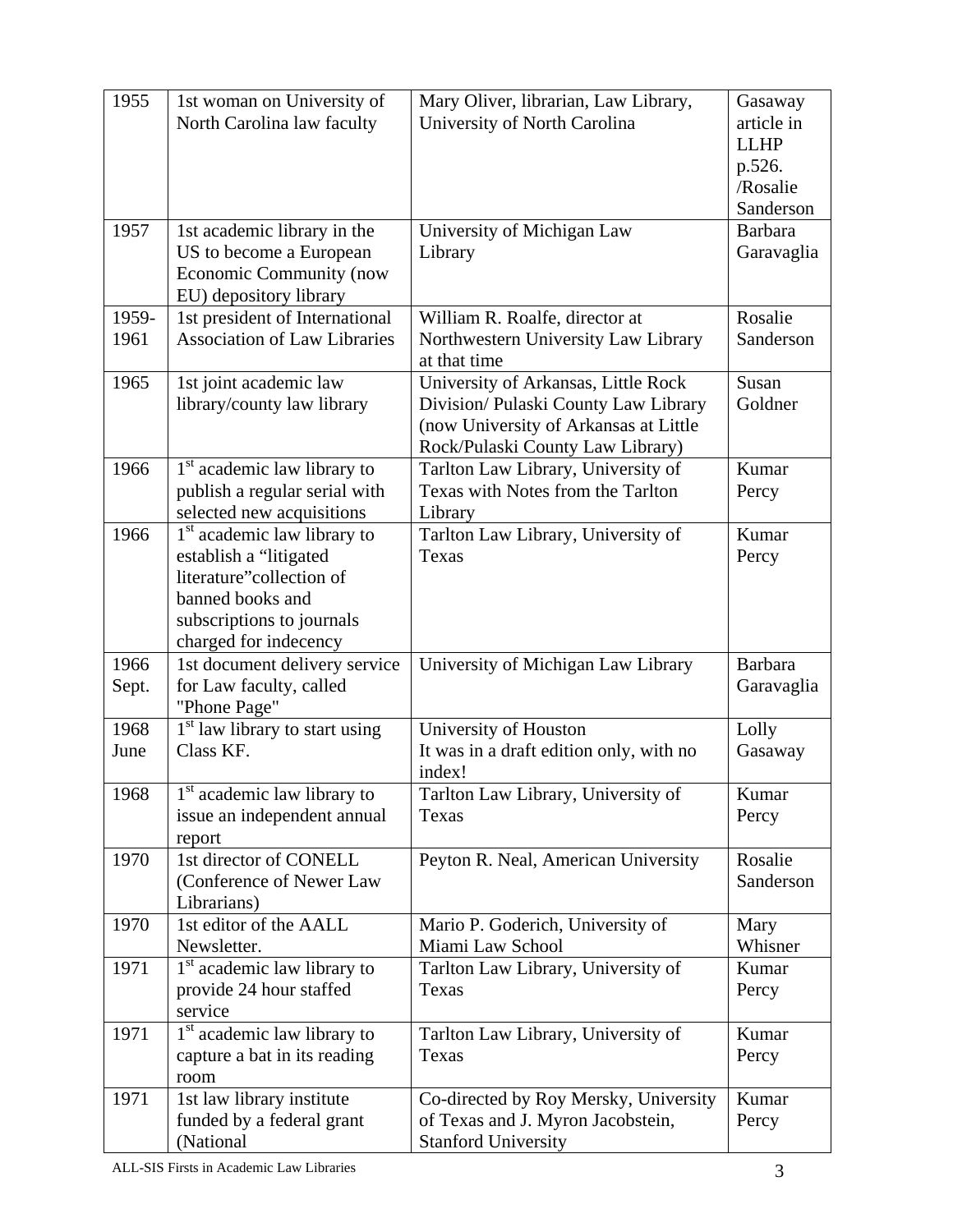|       | <b>Science Foundation</b> )                                              |                                                                             |                |
|-------|--------------------------------------------------------------------------|-----------------------------------------------------------------------------|----------------|
| 1971/ | 1st law school to install and                                            | Case Western Reserve University.                                            | Kathy          |
| 72    | maintain a dedicated legal                                               | The terminal was installed at Gund Hall                                     | Carrick        |
|       | research terminal, a LEXIS                                               | when it opened in 1971/1972.                                                |                |
|       | terminal for regular use by                                              | Beginning in 1969, MDC was offering                                         |                |
|       | professors and students                                                  | the Ohio State Bar Association                                              |                |
|       |                                                                          | <b>Automated Research Corporation</b>                                       |                |
|       |                                                                          | (OBAR) Lexis system to a                                                    |                |
|       |                                                                          | limited group of Ohio lawyers.                                              |                |
| 1975  | $1st$ academic law library to                                            | Tarlton Law Library, University of                                          | Kumar          |
|       | honor its director during                                                | Texas                                                                       | Percy          |
|       | Library Week with a costume                                              | The party featured a come-as-your-                                          |                |
|       | party in the main reading                                                | favorite-book-character theme and                                           |                |
| 1976  | 1 <sup>st</sup> academic law library to                                  | University of Florida Law Library                                           | Rick           |
|       | subscribe to Westlaw                                                     |                                                                             | Donnelly       |
| 1976  | 1st African-American                                                     | George A. Strait, Director of University                                    | Ruth Hill      |
|       | appointed Director of a non-                                             | of Iowa Law Library, 1976-1985                                              |                |
|       | minority academic law library                                            |                                                                             |                |
| 1977  | 1 <sup>st</sup> academic law library to                                  | University of Florida Law Library                                           | Rick           |
|       | subscribe to both Westlaw                                                |                                                                             | Donnelly       |
| 1980  | and Lexis                                                                |                                                                             | Kumar          |
|       | 1 <sup>st</sup> academic law library to<br>create a reading room for the | Tarlton Law Library, University of<br>Texas                                 | Percy          |
|       | blind                                                                    |                                                                             |                |
| 1981  | 1 <sup>st</sup> academic law library to                                  | University of Minnesota                                                     | Katherine      |
|       | install a computer lab for                                               | Lab was installed in conjunction with                                       | Hedin          |
|       | students.                                                                | the Center for Computer Assisted Legal                                      |                |
|       |                                                                          | Instruction                                                                 |                |
| 1984  | 1st law librarian to receive                                             | Marian Gould Gallagher, University of                                       | Rosalie        |
|       | the AALL Distinguished                                                   | Washington                                                                  | Sanderson      |
|       | Service Award.                                                           | In 1990 the award was redesignated the                                      |                |
|       |                                                                          | Marian G. Gallagher Award for                                               |                |
|       |                                                                          | Distinguished Service in her honor.                                         |                |
| 1984  | 1 <sup>st</sup> school to have permanent                                 | Drake University                                                            | Jonathan       |
|       | training centers for Lexis and                                           | The vendors leased computer lab space                                       | Edwards        |
|       | Westlaw.                                                                 | to train attorneys. They also provided                                      |                |
|       |                                                                          | equipment and allowed law students to                                       |                |
|       |                                                                          | use the labs when they were free.                                           |                |
| 1984  | 1 <sup>st</sup> academic law librarian to                                | Roy Mersky, Tarlton Law Library,                                            | Kumar          |
|       | be a member of American                                                  | University of Texas                                                         | Percy          |
|       | Law Institute<br>1 <sup>st</sup> academic law librarian to               |                                                                             |                |
| 1984  | hold a named professorship                                               | Roy Mersky, Tarlton Law Library,<br>University of Texas when he was         | Kumar<br>Percy |
|       |                                                                          |                                                                             |                |
|       |                                                                          | named Elton M. Hyder, Jr. and Martha<br>Rowan Hyder Centennial Professor of |                |
|       |                                                                          | Law                                                                         |                |
| 1984  | 1st Law Libray Publication                                               | Duke University School of Law                                               | Mary           |
|       | Award                                                                    | Library's Research Guide Series,                                            | Whisner        |
|       |                                                                          | D.U.L.L. News, and Library Guide                                            |                |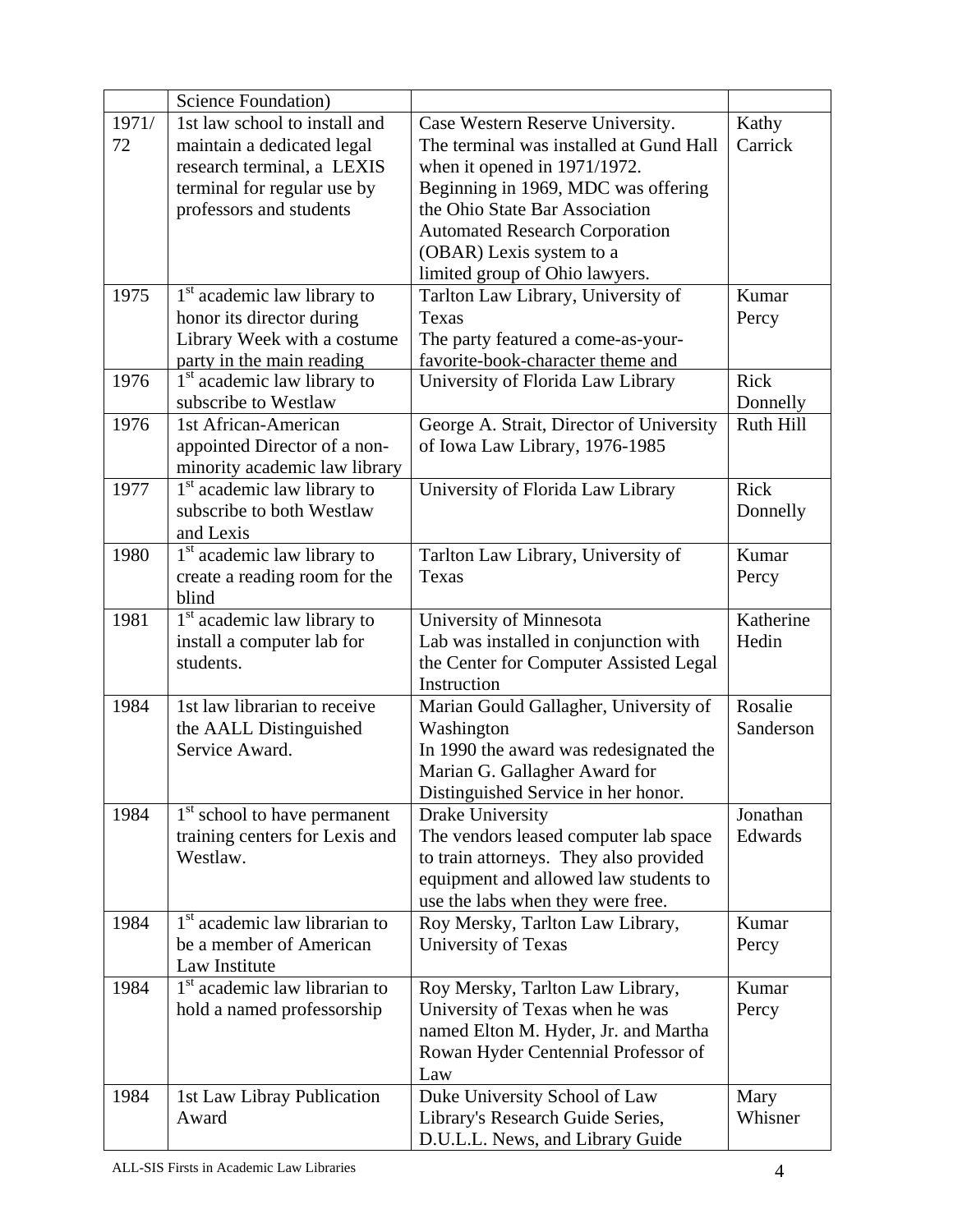| 1985  | 1st academic law libraries to                     | Philadelphia academic law libraries     | Joel        |
|-------|---------------------------------------------------|-----------------------------------------|-------------|
|       | receive fax machines                              |                                         | Fishman     |
| 1985  | 1st winners of the AALL Call                      | Dan Dabney, Fred R. Shapiro, and        | Mary        |
|       | for Papers competition                            | Arturo L. Torres                        | Whisner     |
| 1986  | 1st AALL mentor project                           | ALL-SIS, under the leadership of Ann    | <b>AALL</b> |
|       |                                                   | Puckett. The program is so successful   | Directory/  |
|       |                                                   | it soon became an Association-wide      | Mary        |
|       |                                                   | program.                                | Whisner     |
| 1986  | 1st customized faculty                            | University of Michigan                  | Barbara     |
| Sept. | research service for Law                          |                                         | Garavaglia  |
|       | faculty                                           |                                         |             |
| 1986/ | 1st library to have had 3                         | University of North Carolina            | Lolly       |
| 87    | directors as president of                         |                                         | Gasaway     |
|       | AALL: Lucile Elliott in                           |                                         |             |
|       | 1953-54; Mary Oliver in                           |                                         |             |
|       | 1972-73; and Lolly Gasaway                        |                                         |             |
|       | in 1986-87.                                       |                                         |             |
| 1987  | 1 <sup>st</sup> academic law library to           | University of Minnesota cataloged       | Katherine   |
|       | begin cataloging Westlaw and                      | individual files on Westlaw, and        | Hedin       |
|       | Lexis sources                                     | SUNY Buffalo provided the same          |             |
|       |                                                   | service for LEXIS. These records were   |             |
|       |                                                   | input on RLIN for cooperative use by    |             |
|       |                                                   | other libraries                         |             |
| 1988  | 1 <sup>st</sup> academic law library to           | University of Florida Legal Information | Rick        |
|       | work with Dialog Information                      | Center                                  | Donnelly    |
|       | Services in pilot to integrate                    |                                         |             |
|       | non-legal information                             |                                         |             |
|       | resources with legal research                     |                                         |             |
|       | instruction                                       |                                         |             |
| 1988  | 1st African-American elected                      | Judy Dimes-Smith, Director, Howard      | Ruth Hill   |
|       | to AALL Executive Board.                          | University Law Library, 1981-1990       |             |
| 1989  | 1 <sup>st</sup> academic law library to           | Tarlton Law Library, University of      | Kumar       |
|       | have its director ride a horse                    | Texas                                   | Percy       |
|       | in the law library                                |                                         |             |
| 1989  | 1st winner of the Law Library                     | Bruce Kennedy, then at Georgetown       | Mary        |
|       | Journal Article of the Year                       | Law Library                             | Whisner     |
| 1989/ | Award.<br>1st Asian-American elected              |                                         | Frank       |
| 93    | to the AALL Board, serving                        | Paul Fu, longtime director of the       | Houdek      |
|       |                                                   | Supreme Court of Ohio Library           |             |
|       | as AALL secretary for four                        |                                         |             |
| 1991  | years.<br>1 <sup>st</sup> academic law library to | Tarlton Law Library, University of      | Kumar       |
|       | collect law-related videos and                    | Texas with it's The Law in Popular      | Percy       |
|       | novels                                            | <b>Culture Collection</b>               |             |
| 1991  | 1st law librarian on the cover                    | Roy Mersky                              | Kumar       |
|       | of Library Journal (Sept. 15,                     |                                         | Percy       |
| 1994  | 1st law library to support a                      | University of Richmond                  | Timothy     |
|       | law school mandatory laptop                       |                                         | Coggins     |
|       |                                                   |                                         |             |